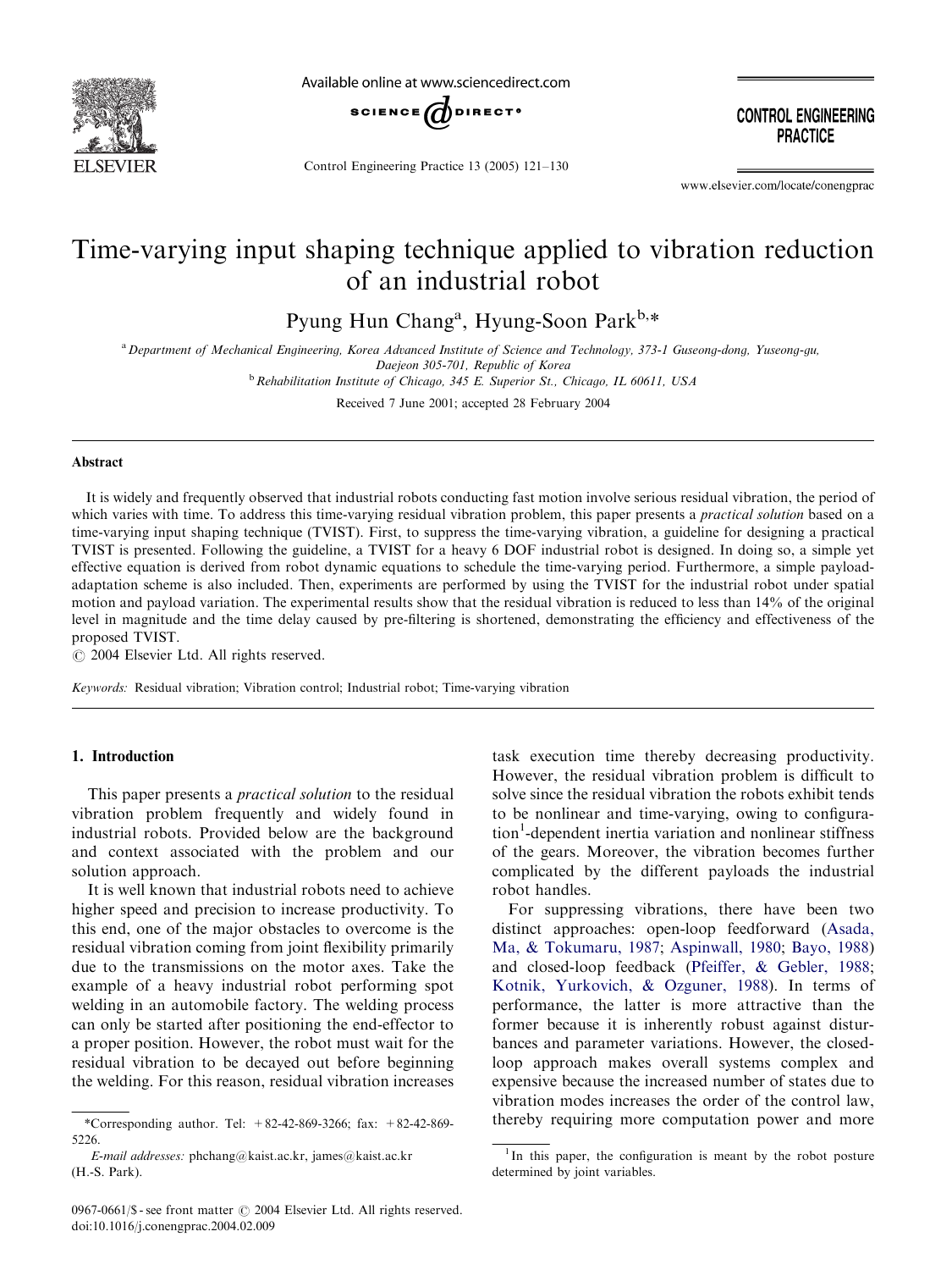sensors. As a remedy, many researchers have considered feedforward controllers ([Singer & Seering, 1990](#page--1-0); [Magee](#page--1-0) & [Book, 1993](#page--1-0)). The feedforward controller requires no additional cost because it does not need any sensors. In addition, when it is combined with simple feedback controllers, the robustness against disturbances or parameter variations can be preserved without incurring much more expense. This scheme is very attractive for practical applications and, with this in mind, this paper focuses on a feedfoward controller design which can be combined with any type of feedback controller.

Among feedforward controllers, this paper considers an extended version of input shaping technique (IST) [\(Singer, 1988](#page--1-0)) because of its well-proven efficiency and effectiveness. The efficiency and effectiveness of the original IST have been already confirmed in many practical systems such as a surface mounting machine [\(Chang](#page--1-0) [& Park, 1996](#page--1-0)), a single-link flexible spacecraft [\(Liu](#page--1-0) & [Wie, 1992\)](#page--1-0), and an open container of liquid [\(Feddema et al., 1997\)](#page--1-0). Nevertheless, since the IST was proposed originally for linear time-invariant systems [\(Singer](#page--1-0) & [Seering, 1990;](#page--1-0) [Singer, 1988\)](#page--1-0), it is not that effective for systems with nonlinearity and time-varying characteristics. Even robust IST ([Singer & Seering, 1990](#page--1-0); [Singer, 1988\)](#page--1-0), which handles inaccuracy of period estimation, is not of much help for these systems.

As such, many researchers have extended IST to nonlinear time-variant systems. [Rappole \(1992\)](#page--1-0) applied time-varying input shaping technique (TVIST) to a twolink flexible manipulator using look-up table that contains the information of configuration-dependent frequency. Magee and Book (1993) modified the IST to eliminate the first two modes of vibration in a large and flexible manipulator having configuration-dependent inertia. Cho and Park (1995) proposed a method for determining the exact time-varying impulse sequence for linear time-variant systems, and applied it to a two-link flexible robot. An adaptive IST was proposed for a timevariant system that uses a real-time identification scheme [\(Tzes & Yurkovich, 1993](#page--1-0)).

The aforementioned TVIST's, however, appear to be more or less theoretical in the sense that  $(1)$  they tend to be limited to highly flexible robots, rarely found in practice except for some special-purpose robots; and  $(2)$  the practical issues associated with implementation do not seem to be their immediate concerns. For instance, the look-up table scheme [\(Rappole, 1992\)](#page--1-0) needs to consider the size requirement and availability of memory, whereas the TVIST's having complicated structures ([Cho & Park, 1995;](#page--1-0) [Tzes](#page--1-0) & [Yurkovich,](#page--1-0) [1993\)](#page--1-0), must take into account the CPU power. To our knowledge, there have been few research works that address these issues and apply TVIST to practical time-varying systems such as 6 DOF industrial robots.

In response, this paper presents a practical design guideline for TVIST applicable to most industrial robots. This guideline is presented in Section 2. Using this guideline, a much more simplified version of TVIST is proposed in Section 3 for a real example of a heavy industrial robot. Finally, in Section 4, the TVIST is experimented on a heavy industrial robot to verify its effectiveness, thereby demonstrating that a *practical* solution to the residual vibration problem in industrial robots is provided.

#### 2. Design guideline for TVIST

### 2.1. Brief review of IST

IST was firstly proposed by Singer and Seering in 1990 as a solution for suppressing residual vibration. The basic idea of IST is described in Fig. 1. When two appropriate impulses are applied to a vibratory system, the responses to the impulses are superposed and the resultant response is free of vibration as indicated by the thick solid line in Fig. 1. Based on this observation, IST has been proposed in detail as follows.

The conventional IST was originally developed for a linear second-order system (1) having natural frequency,  $\omega_n$ , and damping ratio,  $\xi$ . For (1), the response to a sequence of  $N$  impulses is described by (2).

$$
G(s) = \frac{\omega_n^2}{s^2 + 2\xi\omega_n + \omega_n^2},\tag{1}
$$

$$
y(t) = \sum_{i=1}^{N} \left[ \frac{A_i \omega_n}{\sqrt{1 - \xi^2}} e^{-\xi \omega_n (t - t_i)} \sin \left( \omega_n \sqrt{1 - \xi^2} (t - t_i) \right) \right],
$$
\n(2)

where  $A_i$  and  $t_i$  are the amplitude and the application time of the ith impulse, respectively; these are the parameters to be determined for the IST design.



Fig. 1. Basic idea of IST; the responses (thin solid and dashed lines) caused by two impulses (vertical arrows) are superposed to result in nonvibratory response (thick line).